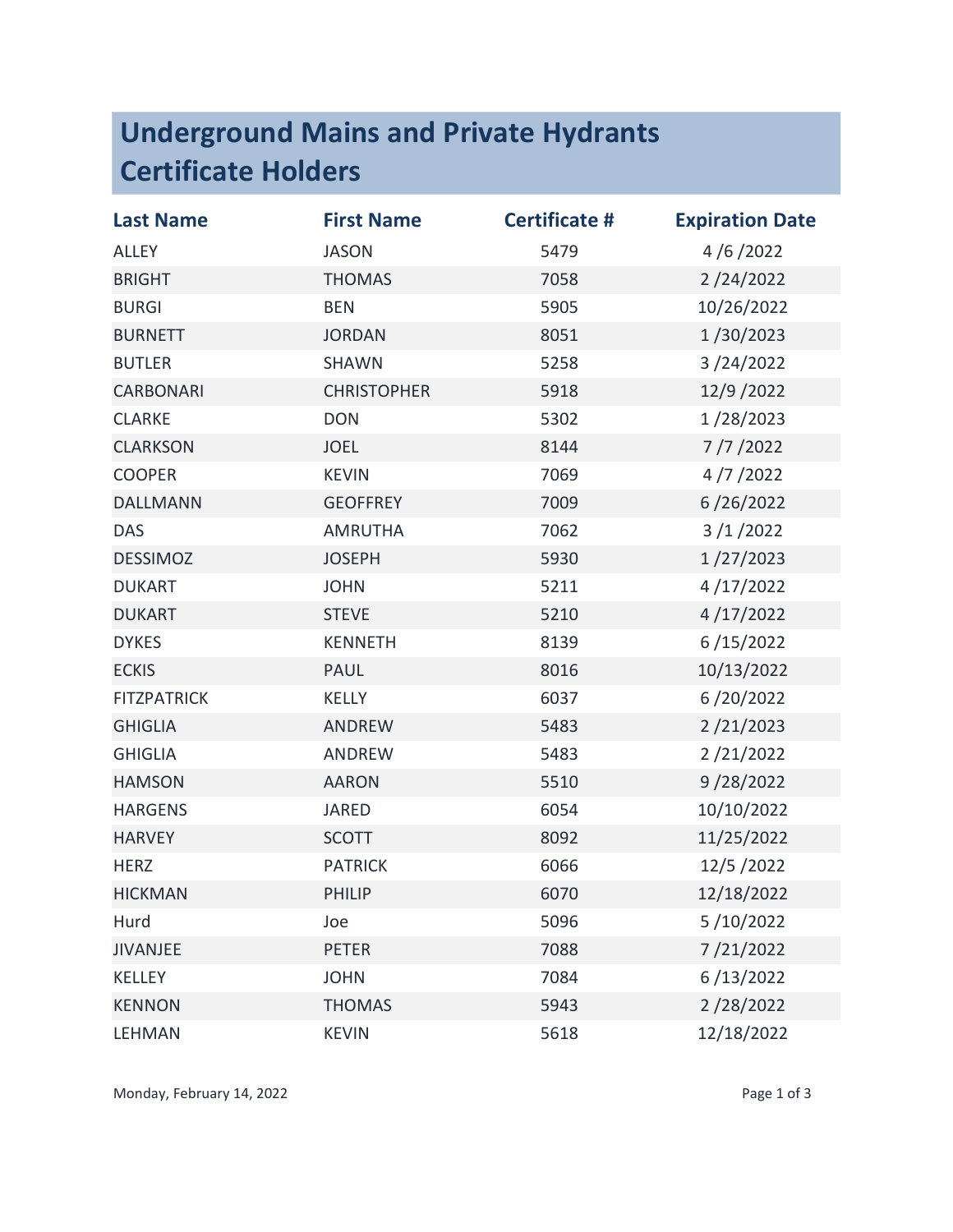## **Underground Mains and Private Hydrants Certificate Holders**

| <b>Last Name</b>  | <b>First Name</b> | <b>Certificate #</b> | <b>Expiration Date</b> |
|-------------------|-------------------|----------------------|------------------------|
| <b>LORENZO</b>    | <b>DAVID</b>      | 5379                 | 2/8/2023               |
| <b>MARIS</b>      | <b>LELAND</b>     | 8115                 | 3/18/2022              |
| <b>MARTIN</b>     | <b>DONTAY</b>     | 5664                 | 10/25/2022             |
| <b>MCGUFFEY</b>   | <b>QUINN</b>      | 5628                 | 8/24/2022              |
| <b>MENG</b>       | <b>JOSHUA</b>     | 7019                 | 8/13/2022              |
| <b>MOORE</b>      | <b>BRIAN</b>      | 6067                 | 12/14/2022             |
| <b>NELSON</b>     | <b>DWAYNE</b>     | 5714                 | 6/3/2022               |
| <b>OBER</b>       | <b>MICHAEL</b>    | 5212                 | 11/20/2022             |
| <b>OBRIST</b>     | <b>PAUL</b>       | 5462                 | 10/31/2022             |
| <b>OSTERHOLME</b> | <b>DEREK</b>      | 6017                 | 3/1/2023               |
| <b>OSTERHOLME</b> | <b>DEREK</b>      | 6017                 | 3/1/2022               |
| <b>PARKER</b>     | <b>DWIGHT</b>     | 8100                 | 1/25/2023              |
| <b>PARKER</b>     | <b>LEVI</b>       | 7093                 | 7/31/2022              |
| PELFREY           | <b>COREY</b>      | 7073                 | 4/26/2022              |
| <b>POLHAMUS</b>   | <b>WES</b>        | 6023                 | 4/6/2022               |
| <b>PURCELL</b>    | <b>RANDY</b>      | 8186                 | 1/25/2023              |
| <b>RASCH</b>      | <b>THOMAS</b>     | 5204                 | 3/13/2022              |
| <b>RYAN</b>       | <b>JEFF</b>       | 5434                 | 3/31/2022              |
| SANDERSON         | <b>JOSH</b>       | 5806                 | 9/18/2022              |
| <b>SANDS</b>      | <b>ALAN</b>       | 5474                 | 8/22/2022              |
| SANDSTROM         | <b>TROY</b>       | 5623                 | 1/21/2023              |
| <b>SARKINEN</b>   | <b>LEROY</b>      | 8031                 | 11/17/2022             |
| <b>SCHMIDT</b>    | <b>GEORGE</b>     | 5586                 | 3/21/2022              |
| <b>STOCKS</b>     | <b>CASEY</b>      | 7065                 | 3/19/2022              |
| <b>STUKEY</b>     | <b>HENRY J.</b>   | 5305                 | 2/3/2023               |
| <b>SYSKA</b>      | <b>MARK</b>       | 5924                 | 1/11/2023              |
| <b>TURIN</b>      | <b>BLAKE</b>      | 5939                 | 2/10/2023              |
| <b>VOLKOFF</b>    | <b>JOHN</b>       | 5785                 | 3/10/2022              |
| <b>WAGNER</b>     | <b>STEVEN</b>     | 7067                 | 3/28/2022              |